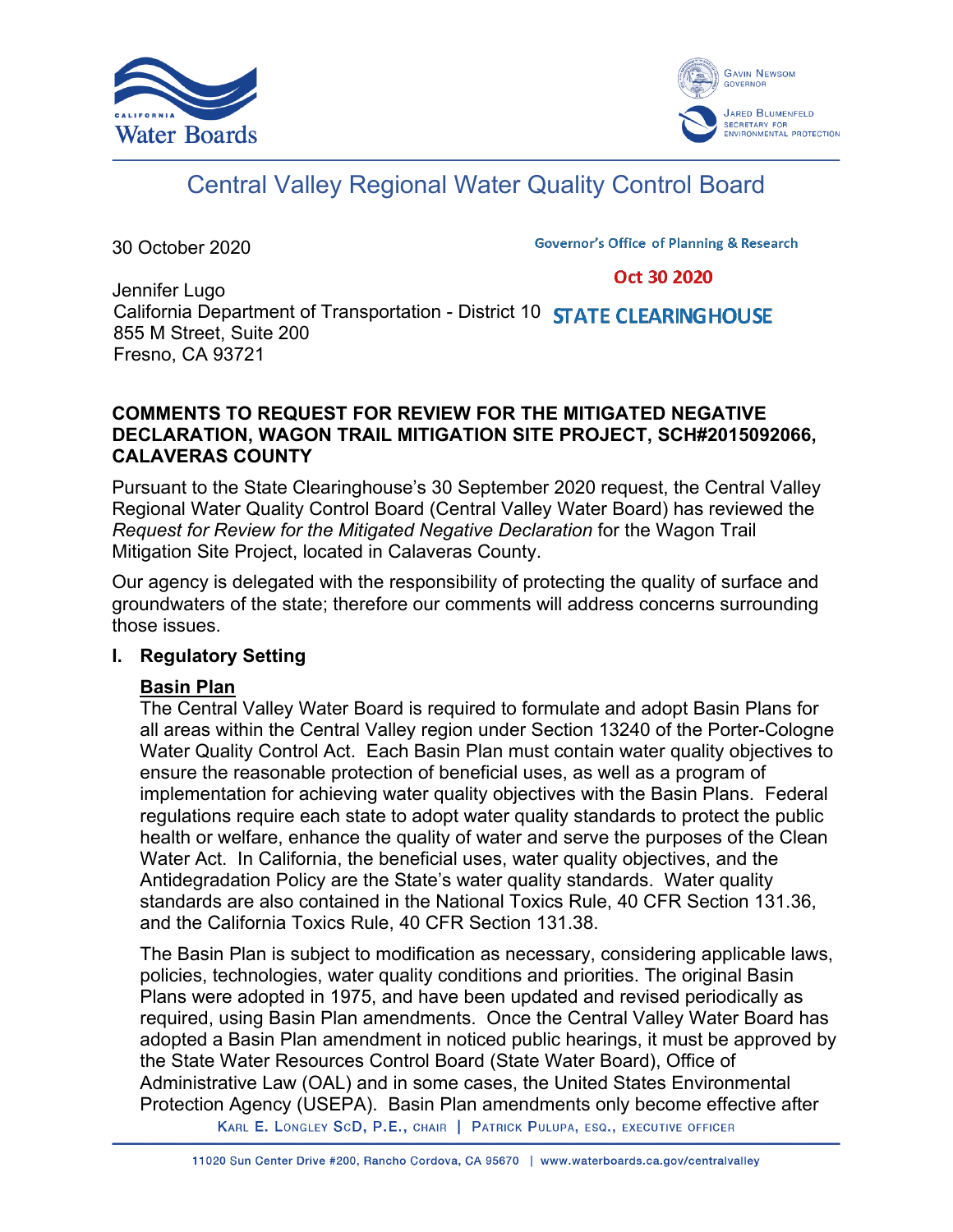they have been approved by the OAL and in some cases, the USEPA. Every three (3) years, a review of the Basin Plan is completed that assesses the appropriateness of existing standards and evaluates and prioritizes Basin Planning issues. For more information on the *Water Quality Control Plan for the Sacramento and San Joaquin River Basins*, please visit our website:

[http://www.waterboards.ca.gov/centralvalley/water\\_issues/basin\\_plans/](http://www.waterboards.ca.gov/centralvalley/water_issues/basin_plans/)

## **Antidegradation Considerations**

All wastewater discharges must comply with the Antidegradation Policy (State Water Board Resolution 68-16) and the Antidegradation Implementation Policy contained in the Basin Plan. The Antidegradation Implementation Policy is available on page 74 at:

https://www.waterboards.ca.gov/centralvalley/water\_issues/basin\_plans/sacsjr\_2018 05.pdf

In part it states:

*Any discharge of waste to high quality waters must apply best practicable treatment or control not only to prevent a condition of pollution or nuisance from occurring, but also to maintain the highest water quality possible consistent with the maximum benefit to the people of the State.*

*This information must be presented as an analysis of the impacts and potential impacts of the discharge on water quality, as measured by background concentrations and applicable water quality objectives.*

The antidegradation analysis is a mandatory element in the National Pollutant Discharge Elimination System and land discharge Waste Discharge Requirements (WDRs) permitting processes. The environmental review document should evaluate potential impacts to both surface and groundwater quality.

#### **II. Permitting Requirements**

# **Construction Storm Water General Permit**

Dischargers whose project disturb one or more acres of soil or where projects disturb less than one acre but are part of a larger common plan of development that in total disturbs one or more acres, are required to obtain coverage under the General Permit for Storm Water Discharges Associated with Construction and Land Disturbance Activities (Construction General Permit), Construction General Permit Order No. 2009-0009-DWQ. Construction activity subject to this permit includes clearing, grading, grubbing, disturbances to the ground, such as stockpiling, or excavation, but does not include regular maintenance activities performed to restore the original line, grade, or capacity of the facility. The Construction General Permit requires the development and implementation of a Storm Water Pollution Prevention Plan (SWPPP). For more information on the Construction General Permit, visit the State Water Resources Control Board website at:

[http://www.waterboards.ca.gov/water\\_issues/programs/stormwater/constpermits.sht](http://www.waterboards.ca.gov/water_issues/programs/stormwater/constpermits.shtml) [ml](http://www.waterboards.ca.gov/water_issues/programs/stormwater/constpermits.shtml)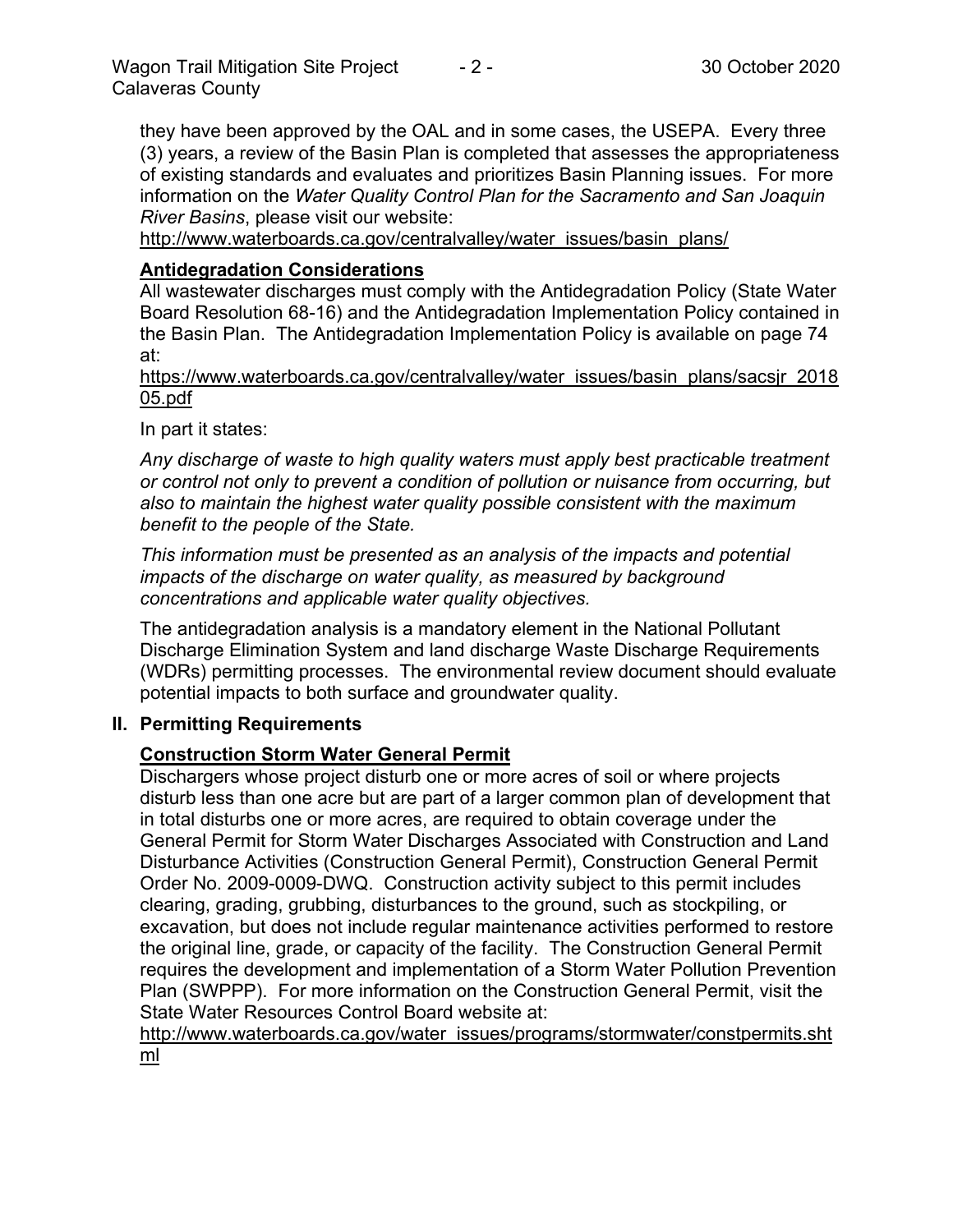# **Clean Water Act Section 404 Permit**

If the project will involve the discharge of dredged or fill material in navigable waters or wetlands, a permit pursuant to Section 404 of the Clean Water Act may be needed from the United States Army Corps of Engineers (USACE). If a Section 404 permit is required by the USACE, the Central Valley Water Board will review the permit application to ensure that discharge will not violate water quality standards. If the project requires surface water drainage realignment, the applicant is advised to contact the Department of Fish and Game for information on Streambed Alteration Permit requirements. If you have any questions regarding the Clean Water Act Section 404 permits, please contact the Regulatory Division of the Sacramento District of USACE at (916) 557-5250.

## **Clean Water Act Section 401 Permit – Water Quality Certification**

If an USACE permit (e.g., Non-Reporting Nationwide Permit, Nationwide Permit, Letter of Permission, Individual Permit, Regional General Permit, Programmatic General Permit), or any other federal permit (e.g., Section 10 of the Rivers and Harbors Act or Section 9 from the United States Coast Guard), is required for this project due to the disturbance of waters of the United States (such as streams and wetlands), then a Water Quality Certification must be obtained from the Central Valley Water Board prior to initiation of project activities. There are no waivers for 401 Water Quality Certifications. For more information on the Water Quality Certification, visit the Central Valley Water Board website at:

https://www.waterboards.ca.gov/centralvalley/water\_issues/water\_quality\_certificatio n/

#### **Waste Discharge Requirements – Discharges to Waters of the State**

If USACE determines that only non-jurisdictional waters of the State (i.e., "nonfederal" waters of the State) are present in the proposed project area, the proposed project may require a Waste Discharge Requirement (WDR) permit to be issued by Central Valley Water Board. Under the California Porter-Cologne Water Quality Control Act, discharges to all waters of the State, including all wetlands and other waters of the State including, but not limited to, isolated wetlands, are subject to State regulation. For more information on the Waste Discharges to Surface Water NPDES Program and WDR processes, visit the Central Valley Water Board website at:https://www.waterboards.ca.gov/centralvalley/water\_issues/waste\_to\_surface\_wat er/

Projects involving excavation or fill activities impacting less than 0.2 acre or 400 linear feet of non-jurisdictional waters of the state and projects involving dredging activities impacting less than 50 cubic yards of non-jurisdictional waters of the state may be eligible for coverage under the State Water Resources Control Board Water Quality Order No. 2004-0004-DWQ (General Order 2004-0004). For more information on the General Order 2004-0004, visit the State Water Resources Control Board website at:

https://www.waterboards.ca.gov/board\_decisions/adopted\_orders/water\_quality/200 4/wqo/wqo2004-0004.pdf